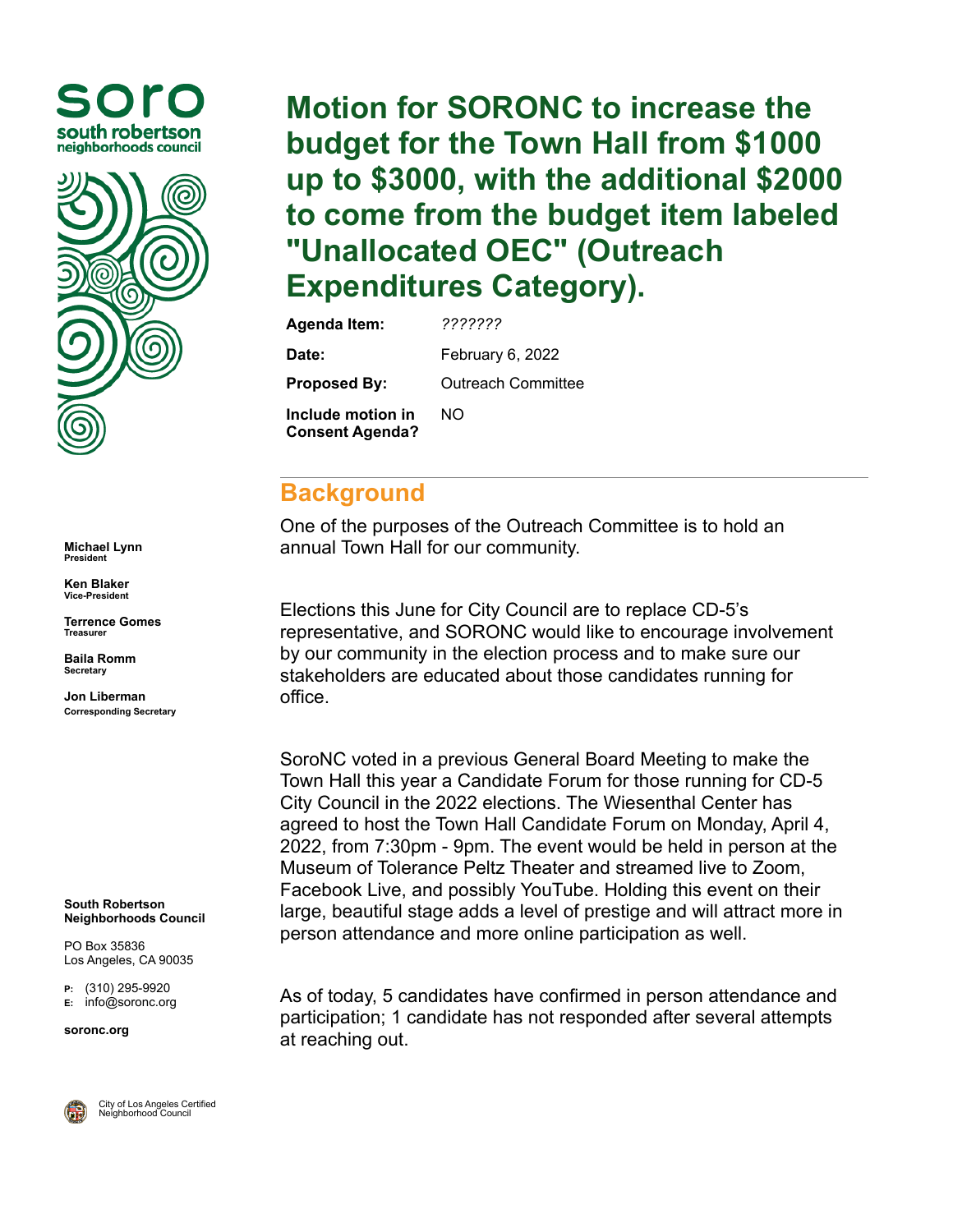



The structure of the evening is currently planned to be as follows (subject to change): After a greeting from the honorable SORO NC President, each candidate would be given 1 minute to make introductory remarks. After that, the moderator would ask the first question, and each candidate would be given 2 minutes to answer. Then each candidate would be given 1 additional minute to respond to what they heard from other candidates. The moderator would ask a total of six questions during the evening. At conclusion, each candidate would be given 1 additional minute for closing remarks.

Questions to ask the candidates would be solicited and gathered from the public prior to the event through requests in social media and emails, and the Outreach Committee would consider, review, and combine these suggestions into questions to be asked at the Town Hall.

Michael Lynn, President of SORO NC, has sent letters to the President of each NC that falls within the geographic boundaries of City Council CD-5 to invite the NCs to be co-sponsors, to assist in publicizing the event, and to encourage participation and attendance from their stakeholders.

The Museum of Tolerance offered to donate use of their theater and parking and requested reimbursement for the following: General theater lighting, microphones and setup, microphone stands, mixing of sound by a technician, a camera and operator for streaming the event live on Zoom and Facebook Live, and security. Based on our current plans, they have asked for \$1300. This could increase if we need to increase security or add a preparation room so, even though total costs are only \$1300 right now, we are asking for \$2000 to be sure all expenses are covered in the budget. In addition, the SORO NC General Board already approved \$1000 to pay for lawn signs advertising the Town Hall event.

South Robertson Neighborhoods Council | Outreach.doc Page 2 of 3